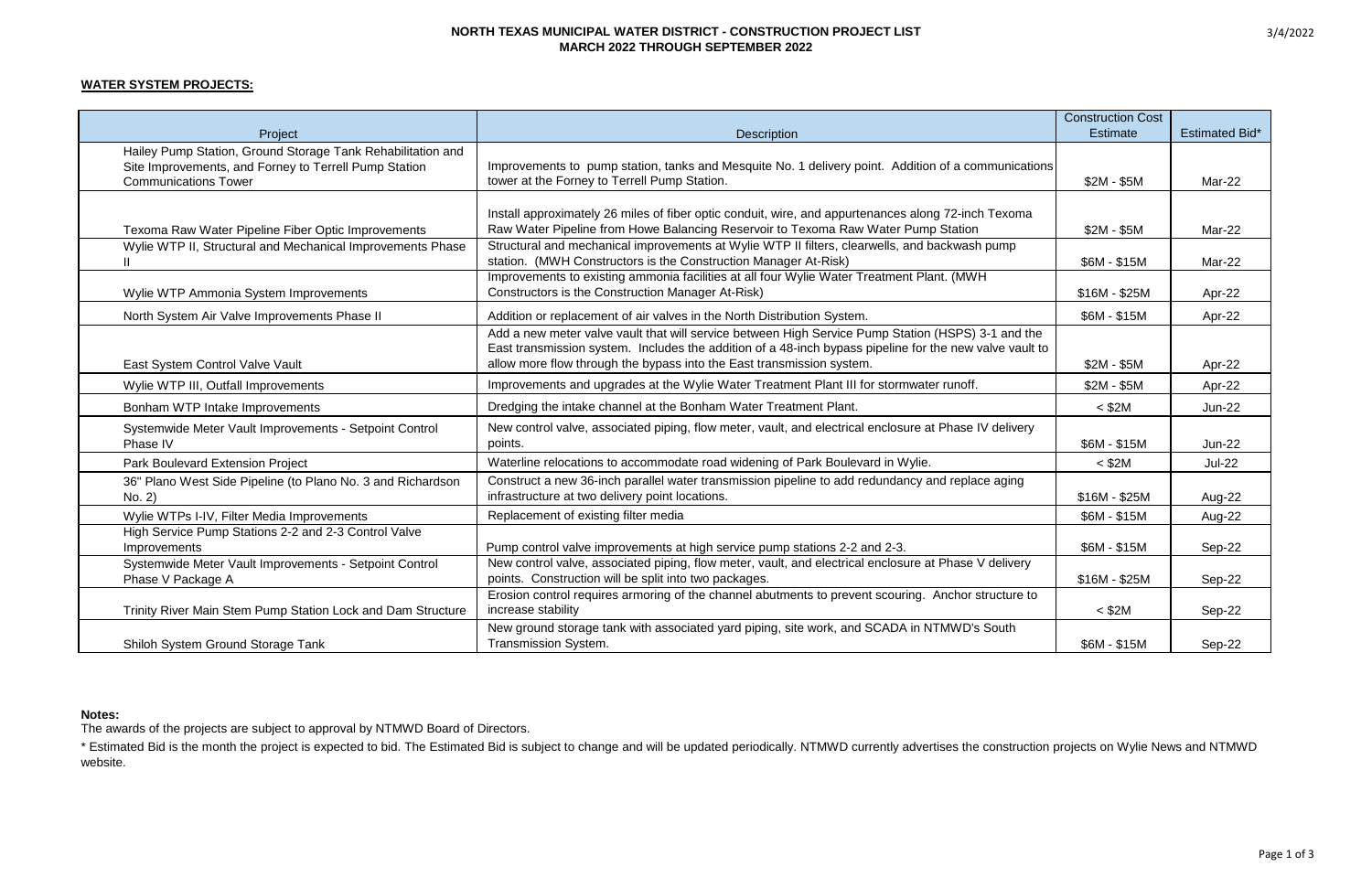#### **NORTH TEXAS MUNICIPAL WATER DISTRICT - CONSTRUCTION PROJECT LIST MARCH 2022 THROUGH SEPTEMBER 2022**

## **WASTEWATER SYSTEM PROJECTS:**

|                                                              |                                                                                                           | <b>Construction Cost</b> |                       |
|--------------------------------------------------------------|-----------------------------------------------------------------------------------------------------------|--------------------------|-----------------------|
| Project                                                      | <b>Description</b>                                                                                        | Estimate                 | <b>Estimated Bid*</b> |
|                                                              | Construction of approximately 9 miles of dual 12-inch and 20-inch force main from the Sloan Creek Lift    |                          |                       |
| Sloan Creek Force Main                                       | Station to the Wilson Creek Lift Station.                                                                 | $$6M - $15M$             | Mar-22                |
| Rowlett Creek Regional WWTP Peak Flow Management Phase       | Upgrades to existing electrical equipment (replacement of two Motor Control Control Centers) and          |                          |                       |
| Il Electrical Improvements                                   | electrical building with blowers on the wastewater treatment plant site.                                  | $<$ \$2M                 | Mar-22                |
| Rowlett Creek Regional WWTP Peak Flow Management             |                                                                                                           |                          |                       |
| Phase IIA Solids Improvements                                | Plant improvements on the solids side to expand peak flow treatment capacity to 77.5 MGD.                 | \$26M - \$50M            | Mar-22                |
|                                                              | Approximately 15,900 linear feet of two transfer forcemains (36-inch/42-inch or twin 42-inch) from the    |                          |                       |
| <b>Wilson Creek Transfer Force Mains</b>                     | Wilson Creek Lift Station to the North McKinney Lift Station.                                             | $$16M - $25M$            | Mar-22                |
| South Mesquite Regional WWTP Peak Flow Management and        |                                                                                                           |                          |                       |
| Expansion, Partial GMP No. 1 - (Archer Western Construction, |                                                                                                           |                          |                       |
| LLC is Construction Manager At-Risk)                         | Early peak flow improvements package.                                                                     | \$6M - \$15M             | Apr-22                |
|                                                              | Construction of replacing approximately 3 miles of gravity interceptor with 54/60-inch sewer from North   |                          |                       |
| McKinney East Side Extension Improvements                    | McDonald Street to the North McKinney Lift Station.                                                       | $$16M - $25M$            | Apr-22                |
|                                                              | Construction of approximately 2 miles of 78-inch deep gravity tunnel interceptor between the Buffalo      |                          |                       |
|                                                              | Creek Lift Station and the South Mesquite Regional WWTP. The tunnel will cross under the East Fork        |                          |                       |
| <b>Buffalo Creek Interceptor Tunnel</b>                      | of the Trinity River.                                                                                     | \$26M - \$50M            | Apr-22                |
|                                                              | Replace inoperable gate valves at various locations with plug valves. Replace 21 isolation valves, 3      |                          |                       |
|                                                              | check valves, and 2 surge valves with air valves. Install bypass connections at 4 lift stations. For lift |                          |                       |
| Upper East Fork Interceptor System Bypass Connection and     | stations that cannot be isolated, provide an outside bypass connection valve to the force main in order   |                          |                       |
| Phase II Valve Improvements                                  | to divert the lift station completely.                                                                    | $$2M - $5M$              | Apr-22                |
|                                                              | Expansion of the Sabine Creek WWTP with peak flow basins, influent lift station among other               |                          |                       |
| Sabine Creek WWTP Expansion to 7 MGD                         | treatment facilities.                                                                                     | > \$50M                  | May-22                |
|                                                              |                                                                                                           |                          |                       |
| Muddy Creek WWTP Operations Building Improvements            | Expand Operations Building to include offices, training room, restrooms, lockers, and meeting space.      | $<$ \$2M                 | <b>Jun-22</b>         |
| South Mesquite Regional WWTP Peak Flow Management and        |                                                                                                           |                          |                       |
| Expansion, Partial GMP No. 2 - (Archer Western Construction, | Addition of a Peak Flow Basin and an Influent Lift Station as first phase towards expansion of the South  |                          |                       |
| LLC is Construction Manager At-Risk)                         | Mesquite Regional WWTP to 41 MGD Annual Average Daily Flow.                                               | > \$50M                  | <b>Jul-22</b>         |
|                                                              |                                                                                                           |                          |                       |
|                                                              | Parallel 10,540 linear feet of 72/54-inch gravity sewer line from Wilson Creek Lift Station to US-75.     |                          |                       |
| McKinney-Prosper Transfer Sewer Phase I                      | Bore across US-75.                                                                                        | $$16M - $25M$            | Aug-22                |
|                                                              | Replace existing 16-inch/18-inch force main with a 36" to accomodate growth. Abandon the upper            |                          |                       |
|                                                              | portion of the force main and reconnect to the Forney Mustang Creek Lift Station. Upgrade the lift        |                          |                       |
| Forney Mustang Creek Lift Station Phase II and Forney        | station that is currently under construction from 12 MGD to 30 MGD to handle growth.                      |                          |                       |
| Mustang Creek Parallel Force Main                            |                                                                                                           | $$16M - $25M$            | Aug-22                |
| Rowlett Creek Regional Wastewater Treatment Plant            |                                                                                                           |                          |                       |
| (RWWTP) Operations Building                                  | Construct a new operations building for NTMWD personnel at the Rowlett Creek Regional WWTP.               | \$6M - \$15M             | Aug-22                |

#### **Notes:**

The awards of the projects are subject to approval by NTMWD Board of Directors.

\* Estimated Bid is the month the project is expected to bid. The Estimated Bid is subject to change and will be updated periodically. NTMWD currently advertises the construction projects on Wylie News and NTMWD website.